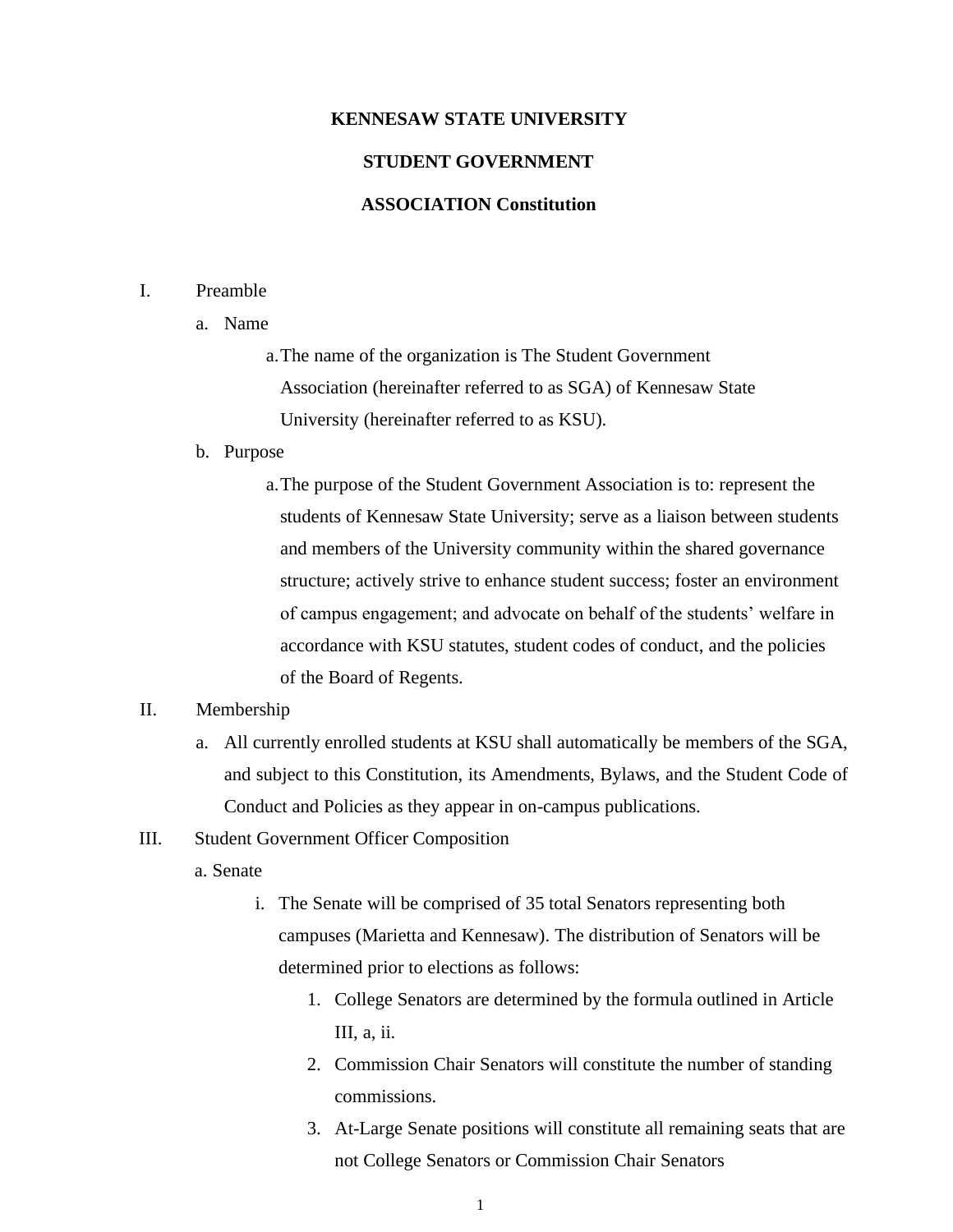ii. College Senators

College Senators shall be comprised of one senator for each threethousand (3,000) students within each of the following colleges with a minimum of one senator per college or school as follows:

- 1. Bagwell College of Education (Kennesaw)
- 2. College of the Arts (Kennesaw)
- 3. College of Architecture and Construction Management (Marietta)
- 4. Coles College of Business (Kennesaw)
- 5. College of Computing and Software Engineering (Marietta)
- 6. College of Humanities and Social Sciences (Kennesaw)
- 7. College of Science and Mathematics (Kennesaw)
- 8. Graduate College (Kennesaw)
- 9. Honors College (Both Campuses)
- 10. Southern Polytechnic College of Engineering and Engineering Technology (Marietta)
- 11. University College (Kennesaw)
- 12. Wellstar College of Health and Human Services (Kennesaw)
- iii. Commission Chair Senators
	- 1. Commission Chair Senator seats will be assigned to the standing commissions
	- 2. In order to hold a Commission Chair Senator position, the student must be representative of the constituency to which that seat is assigned.
- iv. At-Large Senators
	- 1. At Large Senators can come from any major and any constituency so long as they meet the minimum GPA and credit hour requirements to hold office in SGA
	- 2. At-Large Senators serve to fill existing vacancies within the Senate, guarantee diverse Senate membership, and to adjust to the creation of ad hoc commissions.
- v. The officers of the Executive Board shall also serve on the senate.
	- 1. All officers have voting rights with the exception of the President or chairman of the meeting.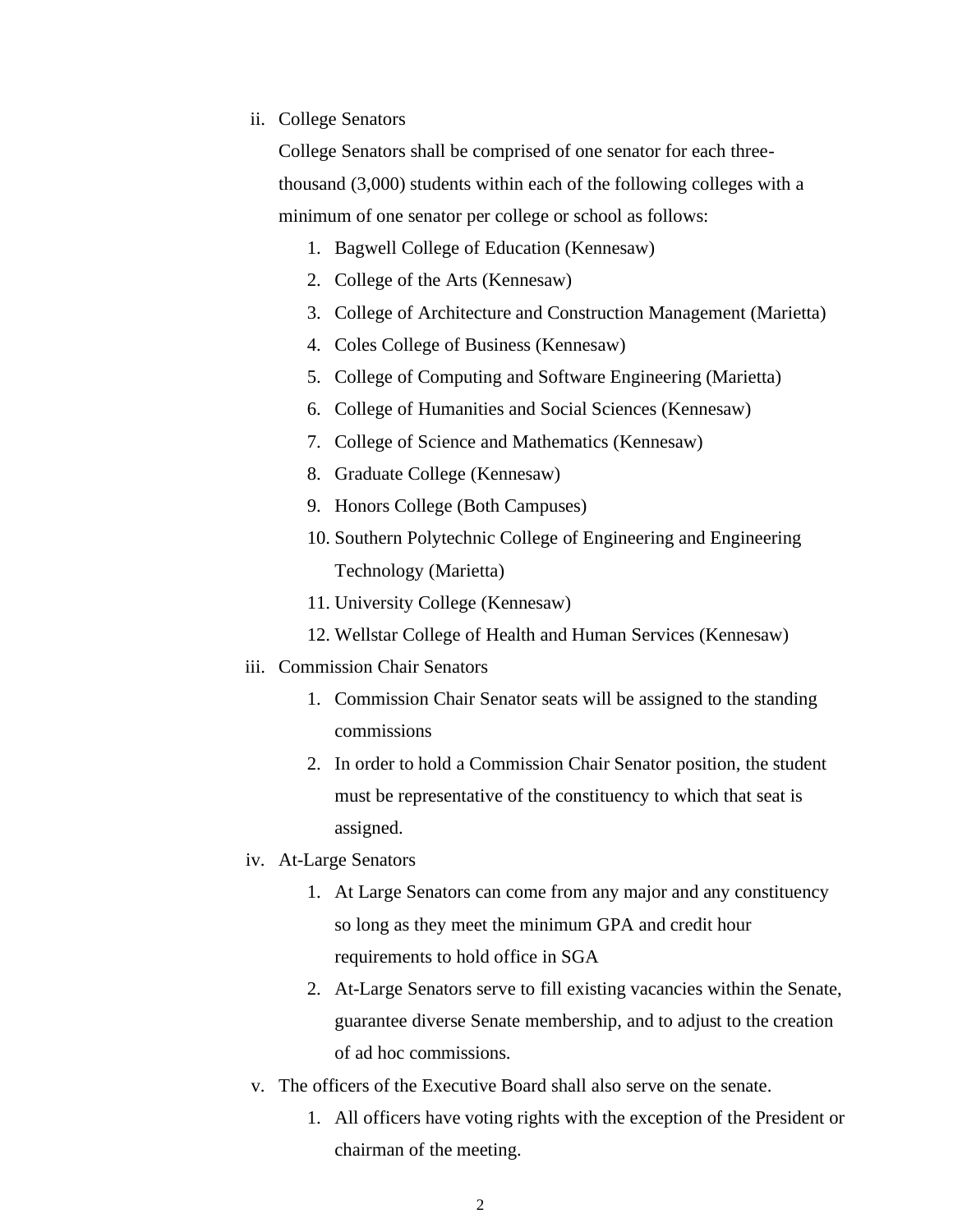- vi. The elected senate positions are College Senators and Commission Chair Senators, with the exception of the First Year Commission Chair
- vii. The First Year Commission Chair Senator and At-Large Senators are appointed by the President as outlined in the Bylaws Article XIII
- b. Executive Board
	- i. The officers on the Executive Board include: President, Vice President, Secretary, Treasurer, Senate Leader (Kennesaw), and Senate Leader (Marietta).
	- ii. The elected officers of the Executive Board are the President and Vice President. These officers are jointly elected at the General Elections held during the spring semester. Candidates for both the President and Vice President positions must run together on a single ticket and must have served as voting members in Kennesaw State University's SGA for at least one full semester prior to elections.
	- iii. The appointed officers of the Executive Board are the Secretary and Treasurer. These officers are appointed by the President and confirmed by the Senate with a 2/3 vote.
	- iv. Senate Leaders are appointed by the Senators from their respective campus by a majority vote of the Senators from their campus. Candidates for Senate Leader positions must be a current Senator from that campus.

#### c. Directors

- i. Director positions include Director of Internal Affairs, Director of External Affairs, Director of Communications, and Director of Academic Affairs.
- ii. These directors are appointed by the President and confirmed by the Senate with a 2/3 vote.
- iii. Directors report to the Vice President.
- d. Interns
	- i. Interns shall be nonvoting officers of SGA.
	- ii. Interns shall be appointed by the President and approved by the Senate with a majority vote.
	- iii. Interns shall serve on the SGA internal committees for Internal Affairs, External Affairs, Communications, and Academic Affairs.
	- iv. Interns shall not count towards quorum.
	- v. Interns are not eligible for stipends.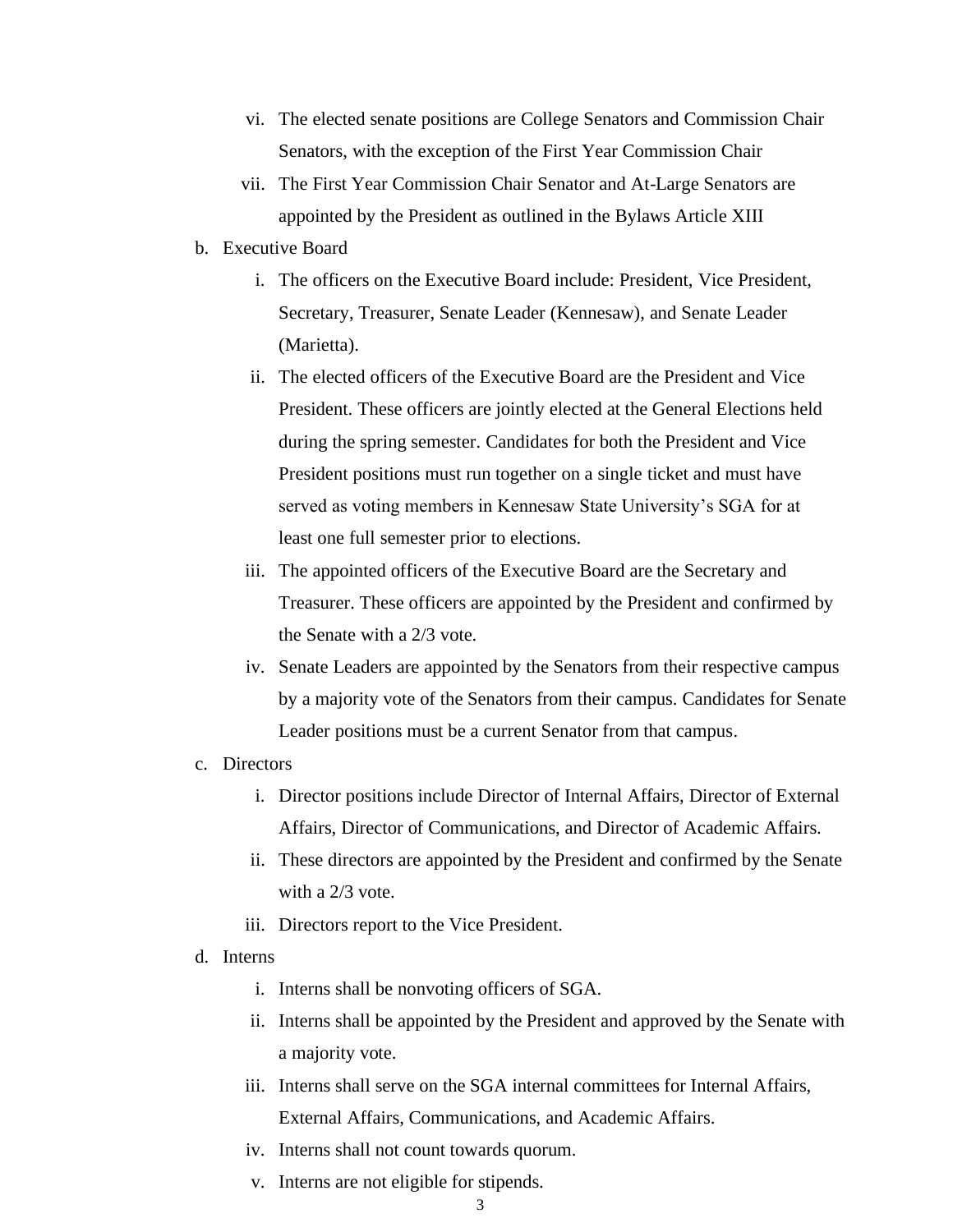- e. Faculty/Staff Advisor
	- i. The Assistant Dean of Students for Student Life or his/her designee shall serve as the SGA Advisor.

### IV. Stipends

- 1. Refer to Article V of the Bylaws.
- V. Elections
	- a. Refer to Article XII of the Bylaws and the Elections Policy.
- VI. Vacancies
	- a. Refer to Article XIII of the Bylaws.
- VII. Removal from Office
	- a. Resignation
		- 1. Any SGA officer or executive board member may resign from his/her position with a written or verbal statement issued to the SGA President, if for any reason he/she cannot fulfill the duties stated within this Constitution and the Bylaws. This written or verbal resignation must be reflected in the official SGA minutes.
		- 2. An officer who resigns shall not be eligible for a stipend, unless he/she has completed more than half of the term of office that semester, in which case that officer shall be eligible for a prorated stipend amount. In such a case, the former officer's stipend shall still be evaluated by the procedure listed in the Bylaws.
	- b. Impeachment
		- a. Refer to Article XV of the Bylaws
- VIII. Information about Meetings
	- a. Meeting times
		- 1. Meeting times shall be established through process defined in Article II of the Bylaws.
	- b. Number of meetings
		- 1. The Senate shall meet no fewer than five times per semester, and no more than fifteen times per semester. The only exception shall be Summer term when the SGA Senate shall meet as needed.
	- c. Special meeting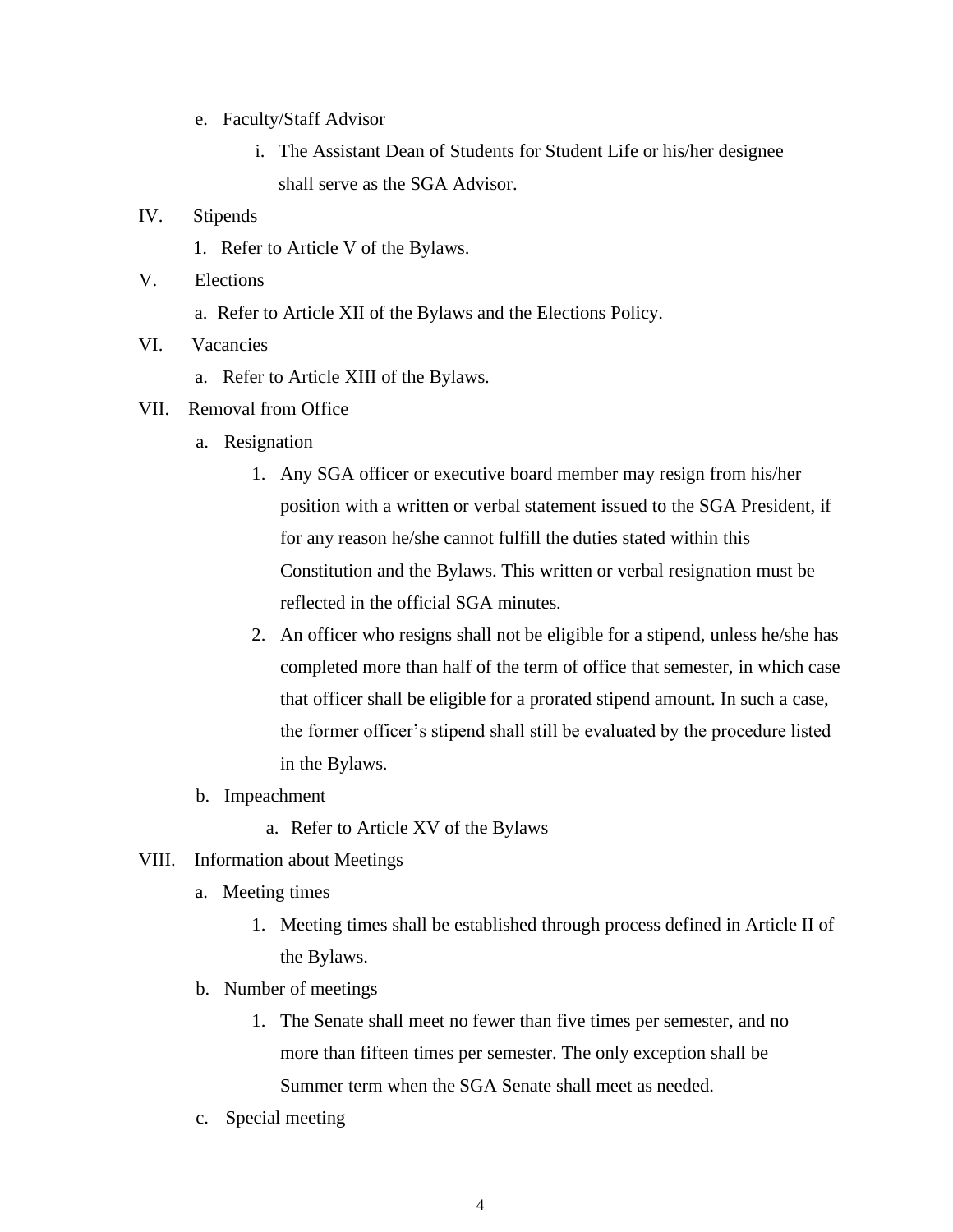- 1. Special meetings may be called by the President or Vice President by email stating the time, place, and purpose of the meeting.
- 2. The Chair of the special meeting shall be the member who called the meeting.

### d. Quorum

1. Quorum is defined as  $50\% + 1$  of the SGA voting members who have been duly sworn into office. Quorum is necessary to conduct a meeting of the Senate. Non-voting members shall not count towards the quorum.

#### IX. Committees

- a. Standing committees
	- 1. The list of standing committees is located in Article XI of the Bylaws.
		- a. Creation and/or Removal of Standing Committees
			- 1. Deletion and/or addition of standing committees shall be approved by a majority vote of the SGA Senate with prior notice, or 2/3 vote without prior notice.

### c. Ad-Hoc Committees

- 1. The President may create or dissolve Ad-Hoc committees during his/her term in office.
- 2. The appointed chair of an Ad-Hoc committee shall come from the senate and appointed by the President.

# X. Commissions

- a. Standing Commissions
	- 1. The list of standing commissions is located in Article XII of the Bylaws.
- b. Commission Structure
	- 1. Each Commission will be chaired by an Commission Chair Senator
	- 2. Each Commission will have at least one Assistant Chair. Assistant Chairs must be an SGA Senator not serving as the Chair.
	- 3. Each Commission must have at least 2 ex-officio, non-voting members. These members must be representative of the specific constituency of the Commission.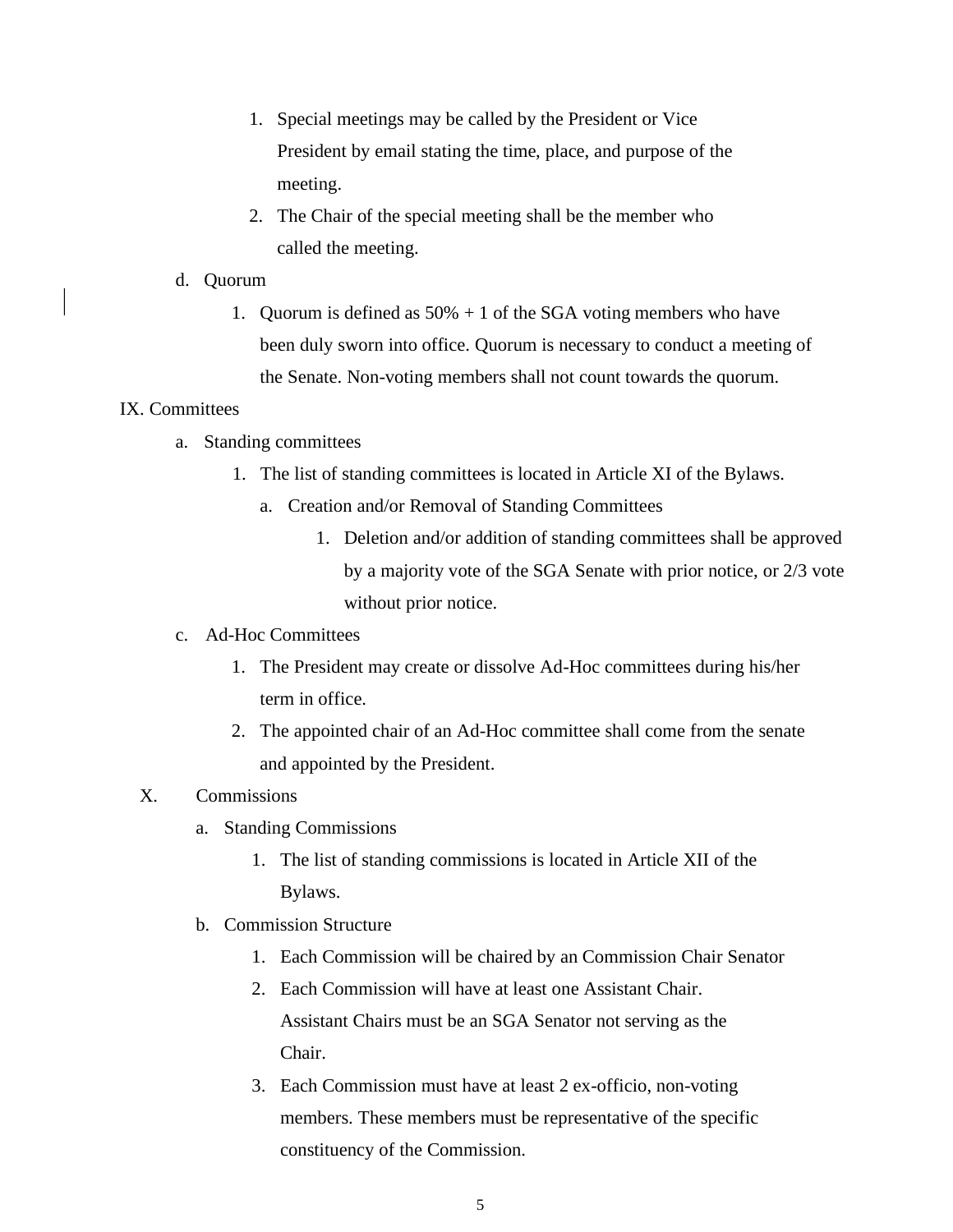- a. Ex-officio members are appointed by the Commission Chair and confirmed by a Senate Leader.
- b. Ex-officio members of the Commission serve at the pleasure of the Chair.
- c. Creation and/or Removal of Standing Commissions
	- 1. Deletion and/or addition of standing commissions shall be approved by a majority vote of the SGA Senate with prior notice, or 2/3 vote without prior notice.
- d. Ad-Hoc Commissions
	- 1. The President may create or dissolve Ad-Hoc Commissions during his/her term in office.
	- 2. The appointed chair of an Ad-Hoc commission shall come from the senate and be appointed by the President.
- XI. Rules of Order
	- a. Parliamentary authority
		- i. The rules contained in the current edition of Robert's Rules of Order, Newly Revised shall govern the Senate in all cases in which they are applicable and in which they are not inconsistent with the Constitution, Bylaws, and any other rules of order that the Senate may wish to adopt. Non-voting members shall not be permitted to make motions.
	- b. Speaker's Rights
		- i. Members of the Senate and visitors requesting the floor shall speak no longer than three minutes per turn, per subject unless the chair of the meeting extends the debate, or unless a proper motion to end debate, otherwise limit discussion, or to suspend the rules on debate has passed the Senate.
	- c. Presidential Rights
		- i. Before a bill or resolution, or other official vote (legislation) is considered official, the President shall sign said legislation. In the event of a presidential veto of the legislation, it becomes the first order of old business at the next regularly scheduled meeting of the Senate. A 2/3, vote of the Senate Membership is required to

6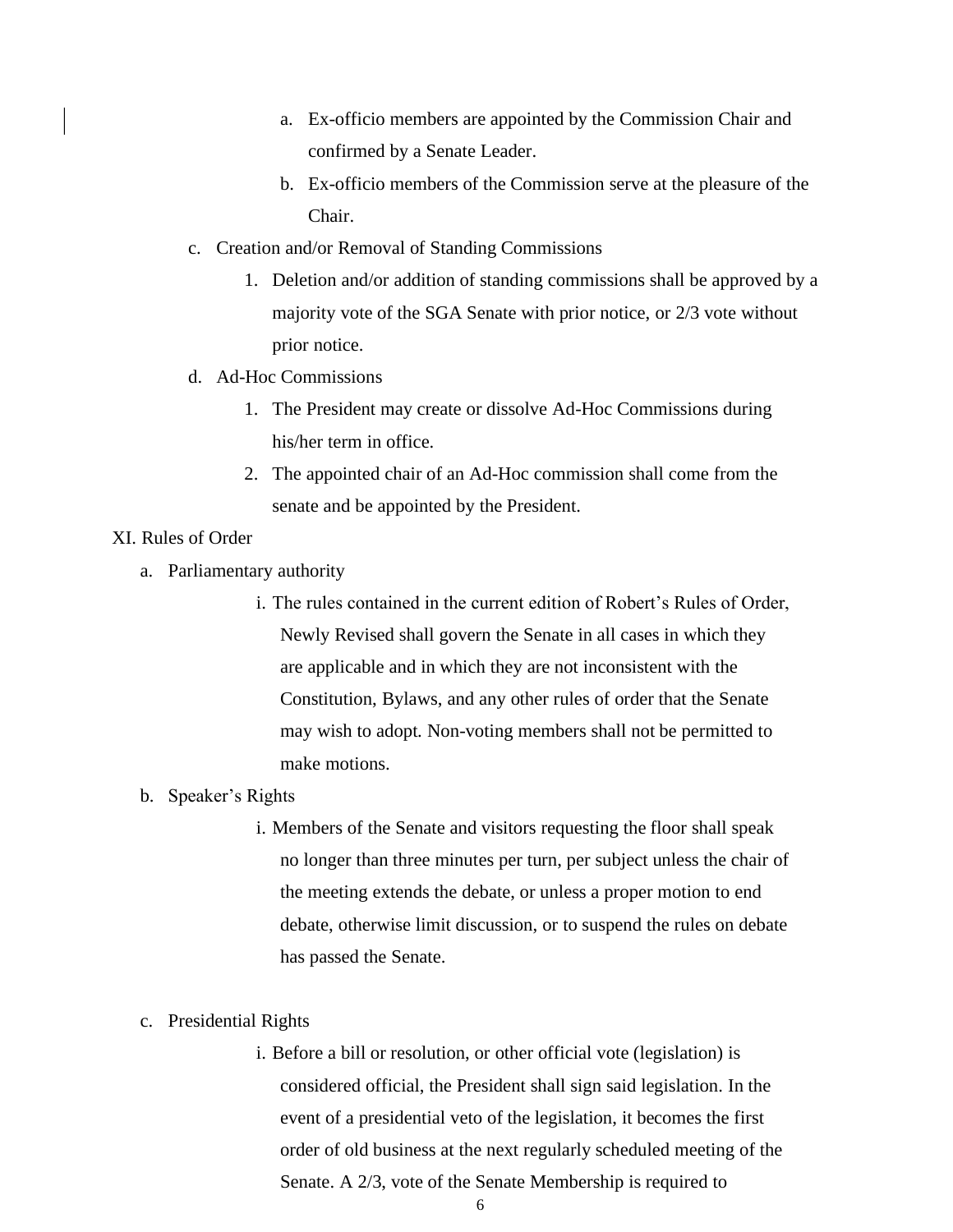override said veto. Failure to sign legislation within two (2) weeks of its passage by the Senate shall result in a veto of said legislation and it shall be brought back to the Senate to consider an override of said veto.

### d. Email Voting

i. If an order of business is deemed an emergency by the President, Vice President, and at least 2/3 of the Executive Board and a special meeting is not possible, an Email vote may take place in the absence of a meeting. The following policy shall be followed: a copy of said legislation shall be sent to each officer, who shall return said legislation to the Secretary with a vote of yea or nay. After 72 hours, voting shall be closed and votes shall be tallied. A quorum is required for votes to be official.

#### XII. Amendments and Revisions

- a. This Constitution shall be amended or revised at a Senate meeting at which quorum is met and with 2/3 approval. The President shall sign the amendments and the Secretary shall transmit said amendment(s) or revision(s) to the Department of Student Activities for ratification. Said amendment(s) and or revision(s) shall take effect upon their ratification by Department of Student Activities.
- b. Amendments and revisions to this Constitution must be submitted to the Department of the Student Activities for approval, and will go into effect immediately upon Department of Student Activities approval.

#### XIII. Bylaws

a. The SGA shall establish a set of bylaws that shall further clarify the policies and procedures of the SGA as well as specify the duties and privileges of each officer. Amendments or revisions of said Bylaws shall require majority approval of the SGA senate with prior notice or 2/3 approval without prior notice.

### XIV. Affiliations

- a. Section 1- Kennesaw State University
	- i. This organization is a Registered Student Organization (RSO) at Kennesaw State University, but is not part of the University itself.
	- ii. In all correspondence and publications, it may refer to itself as an organization at Kennesaw State University, but not as part of Kennesaw State University itself.